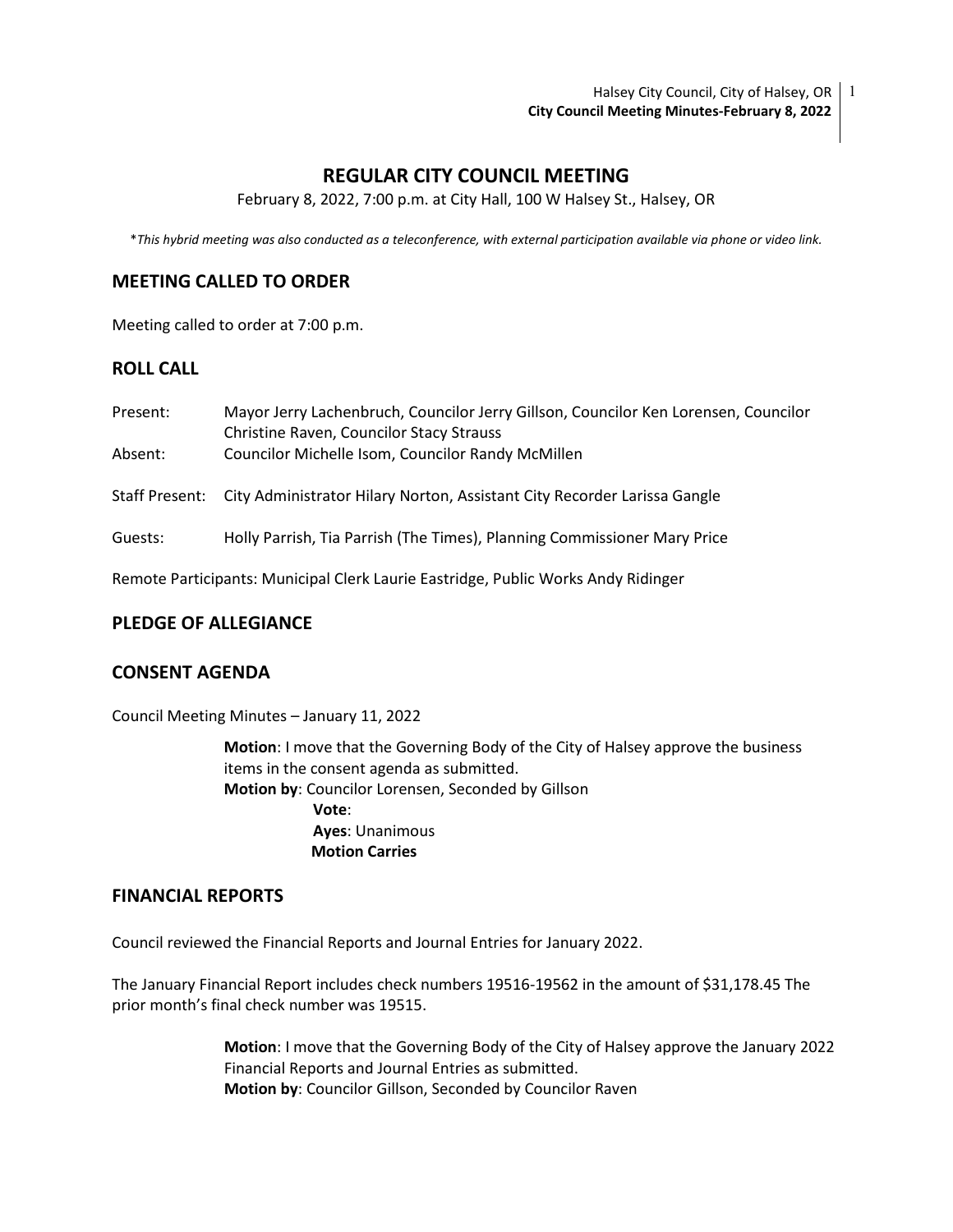**Vote**: **Ayes**: Unanimous  **Motion Carries**

### **AGENDA ADJUSTMENTS**

CA Norton asked to add under the New Business section; the GSI report on Well 69.

# **DELEGATIONS**

### Linn County Sheriff's Office

Sergeant Frambes was not in attendance. He called in around 7:45 pm because he had been caught on a call. He offered to report to Council over the phone. Council consensus was that there were no pressing questions, and they would hear his report for January as well as February in the March City Council meeting.

**CITIZEN COMMENTS** –There were no citizen comments.

# **REPORTS TO COUNCIL**

## City Administration-Hilary Norton

The domain change to [www.halseyor.gov](http://www.halseyor.gov/) is complete.

The IT RFP closes on February  $9<sup>th</sup>$ . So far, there is only one response, but three other companies have expressed intention to bid.

Wetlands Inventory RFP is closed. The RFP for the Local Wetlands Inventory (LWI) was released on January 3<sup>rd</sup>, and responses were due on January 28<sup>th</sup>. Only one response was received. The RFP process will be documented, and the attorney will be consulted to make sure we comply with the public contracting process compliance.

The Website RFP closed on January 21<sup>st</sup>. The City received four excellent proposals. Staff will evaluate them, check references, look at other sites they have done, and will be requesting demos of the software for each proposal.

The upstairs door repair and the downstairs emergency door replacement will happen after the contractor receives the new emergency door – probably late February or early March. There is a temporary solution on the Community Center door that allowed it to be programmed so it is working again. An attempt to reprogram it broke it. A new lock is needed on that door.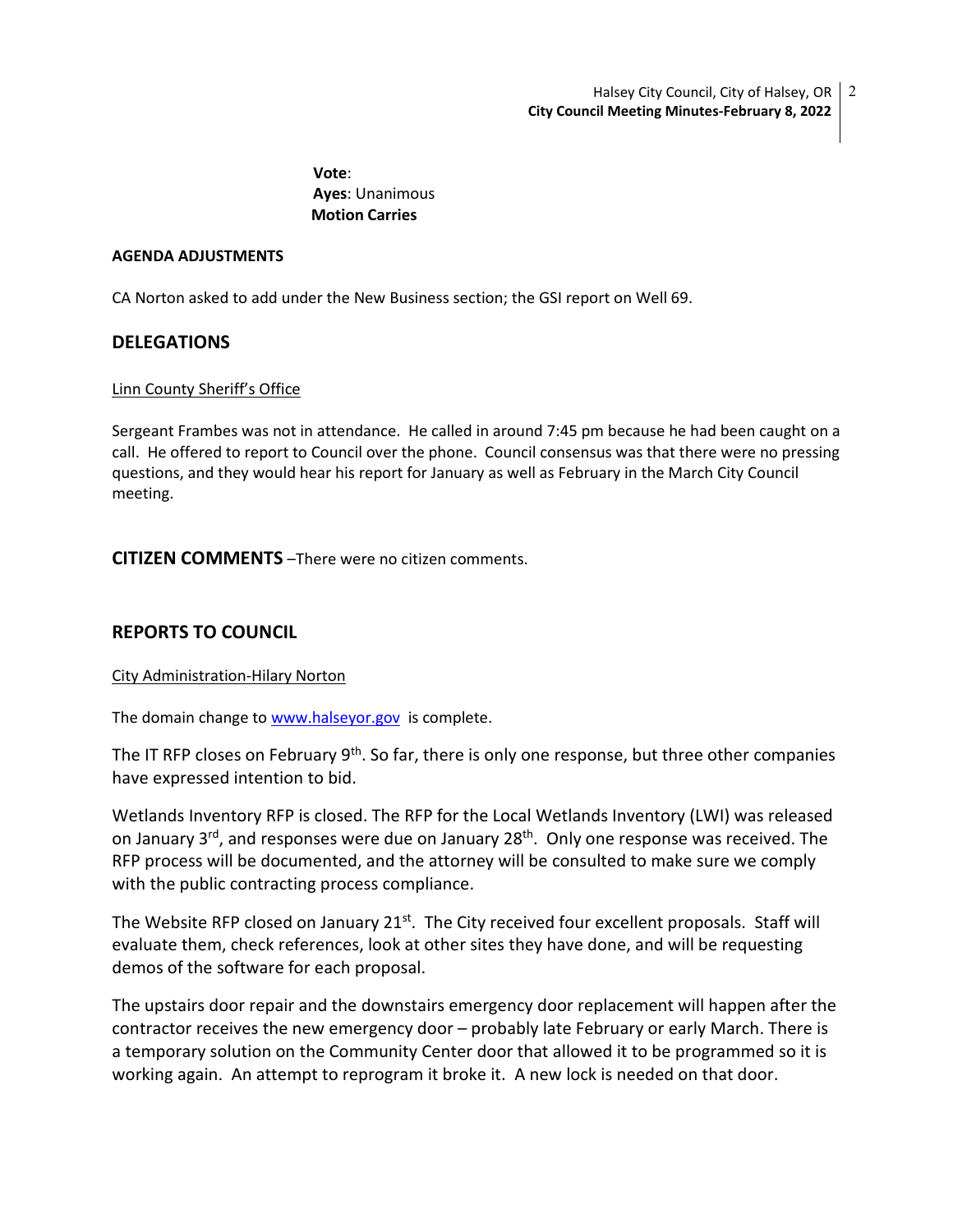The RARE Student application has been submitted. The Ford Family Foundation Grant has also been submitted, and we should be notified within about 30 days if we receive it, which will help pay for the RARE student program.

The fence has been installed at the end of West D Street. Signs are on order but have not yet been received.

CA Norton requested permission from Council to install some art on the empty walls in City Hall. This would align with the "Community Identity and Sense of Place" that was a Council Goal in the last cycle. Council consensus was to proceed.

## Public Works Department-Andy Ridinger

The new battery for the production meter for the Water Treatment Plant arrived on Jan. 26<sup>th</sup>. The annual reports; I&I, Bio-Solids/Recycled Water Reports have been completed. Some sewer lines in town were cleaned. A homeowner on E. 3<sup>rd</sup> Street had some concerns about a tree in the Right-of-way, which resulted in the tree being cut down. The new fence has been installed at the dead-end portion of W. D Street. The gravel streets in town have been graded. Some drainage pipes and ditches on the west side of town were cleaned with the Vac-truck. We will continue this as we have time. New exhaust fans were installed in the bathrooms at City Hall. Annual maintenance was completed on the dump truck, Water Treatment Plant generators, lift stations and the lagoons.

#### Library-Hilary Norton

The City received 18 applications for the Librarian position. Many of those have library experience and four have MLS Degrees. Interviews will be conducted later this month.

The Library Advisory Committee was able to meet before Jorden left and plans to meet again once the new librarian is hired. A question was asked about the councilor representation on the committee and whether it was filled after Rella's death. The vacancy is still there. Councilor Strauss offered to fill that role, mentioning her experience with libraries in the Portland area.

The gas heater in the library is over 22 years old. It recently started having trouble. The initial quote for repair was about \$1000. Rather than fixing the old heater, it may be better to install a ductless air pump. There are a few grants that are available to help with the expense of a new heating/cooling system. In the meantime, two oil radiator space heaters are being used to keep the building comfortable and the air dry enough to protect the books.

The e-books consortium has doubled in cost since we investigated it two years ago. It would be useful to have our new librarian do some research in the community for this purpose. The Oregon Library Passport Program is available to residents of Halsey and may allow them to access e-book programs through other libraries.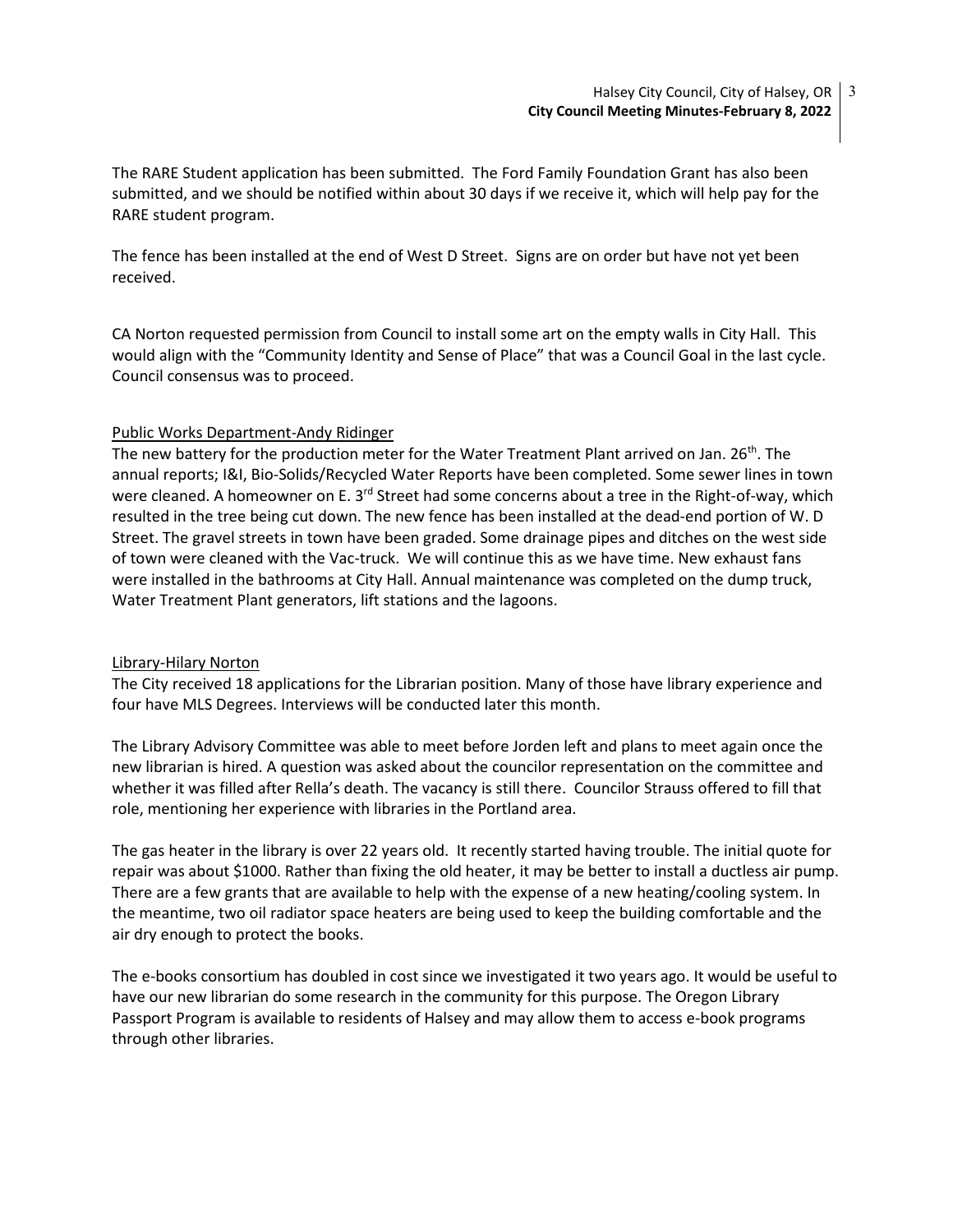# **OLD BUSINESS**

## RCAC Water Rate Study Final Report

The final RCAC Water Rate Study was presented to Council for review. The document has not changed in any significant way since the Council Work Session in October.

Council is not bound to do anything suggested in the report and must balance the needs of three utilities (not just water) and of the households in Halsey.

- The report shows that Halsey should be putting more funds into reserves each year.
- They use three kinds of reserves: operating, emergency, and capital.
- The city does not identify reserves in this way, although we essentially keep funds in these categories every year.
- RCAC also anticipates rates will need to increase to keep the 50% loan forgiveness grant from Business Oregon for the water meter project.

Dan Vaage, of Civil West Engineering is a circuit rider for OHA. He stated that if the city is moving in the direction of the RCAC recommendation, it is not critical that it happen in 5 years as opposed to 10 years. Proceeding more slowly will still protect the health of the utility and the future needs of citizens.

Michelle Bilberry of Business Oregon says that while our rates are right at the threshold, they are not too low, and we will not be required to raise the rate this year.

A question was asked about the difference in threshold between Commercial and Residential properties base usage of 3,000 and 4,000 gallons. CA Norton will research this and look at changing this in the new rate schedule.

#### ARPA Funds Update

The U.S. Department of Treasury has released the final rule on the use of Coronavirus State and Local Fiscal Recovery Funds (SLFRF.) These funds were granted by the American Rescue Plan Act (ARPA).

The final rule allows all cities to claim a standard deduction of up to \$10 million as replacement of lost revenue. Revenue replacement funds may be used to provide any service traditionally provided by local governments. There are some restrictions, and it will still need to be checked against the final rule prior to spending.

A question was asked if these funds could be used to replace the funds lost in the utilities due to rate increases that were not taken in 2020 and 2021 due to Covid. CA Norton will check. The first priority may be to find out if Well 69 needs to be replaced. If it does, the ARPA funds might allow the city to do that, or to repair or rehab the well without taking on additional debt or raising rates.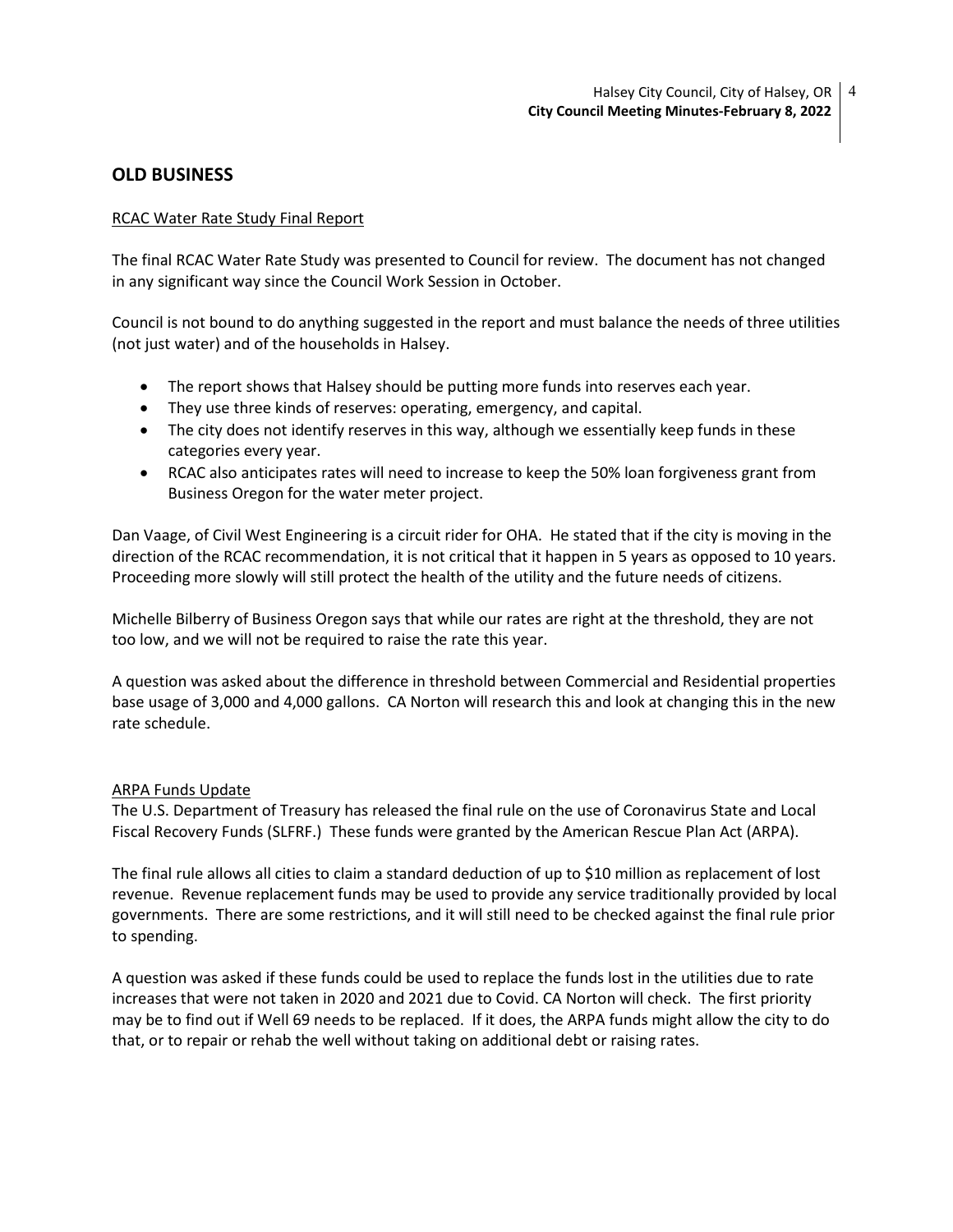There are restrictions that apply to all ARPA funds: no funds may be placed in reserves or "rainy day" funds, no funds may be used to pay down pension liabilities, no retrospective spending, no payments on bonds or debt services, no payments required by settlement, judgement, or consent decree.

The City has four years to spend the funds.

CA Norton's recommendation is to first determine if we need a new well, if the old well can be repaired or reconditioned, and what that will cost. This is the number one Council Priority for the next two year cycle.

## **NEW BUSINESS**

### Well 69 Update

CA Norton and PW Ridinger met with Dan Vaage of Civil West and Dennis Orlowski of GSI Water Solutions. They are experts in wells and have worked with several other small towns to assess, repair, or replace older wells. They provided an estimate of what it will cost to do a complete assessment of Well 69. They will look at options to rehabilitate or repair the well, and what the risks may be with those options. The cost of the work is almost \$10,000, but it will provide information on all options and risks that will help Council make the best decision possible.

Dan Vaage of Civil West (OHA Circuit Rider) expressed concern about the Halsey water system operating on only one well. They system is designed to operate with two wells, and that back up is important.

Council consensus was to proceed with retaining GSI to evaluate Well 69.

#### Utility Rate Increases 2022-2023

This is a preliminary discussion to guide the City Administrator when preparing the proposed FY 2022-23 Budget. Council cannot adopt rate increases without a public hearing. No action will be taken in this meeting.

The RCAC report recommends larger Water rate increases over the next 5 years, however a smaller one may be advisable as Council may want to consider increases in the Sewer and Stormwater utilities as well.

Council is asked to consider increases for both stormwater funds this year. In 2014, the Blue Heron Stormwater fee was lowered to \$8 per month from \$14 per month, as there was enough in the fund to replace both pumps. In 2018, the fee was further lowered to \$6 at the same time the Stormwater Utility Fee was created. In 2019, both pumps were replaced. The fund is not recovering from the expense of the new pumps. It should slowly build over the next ten years until the system needs a major repair or replacement.